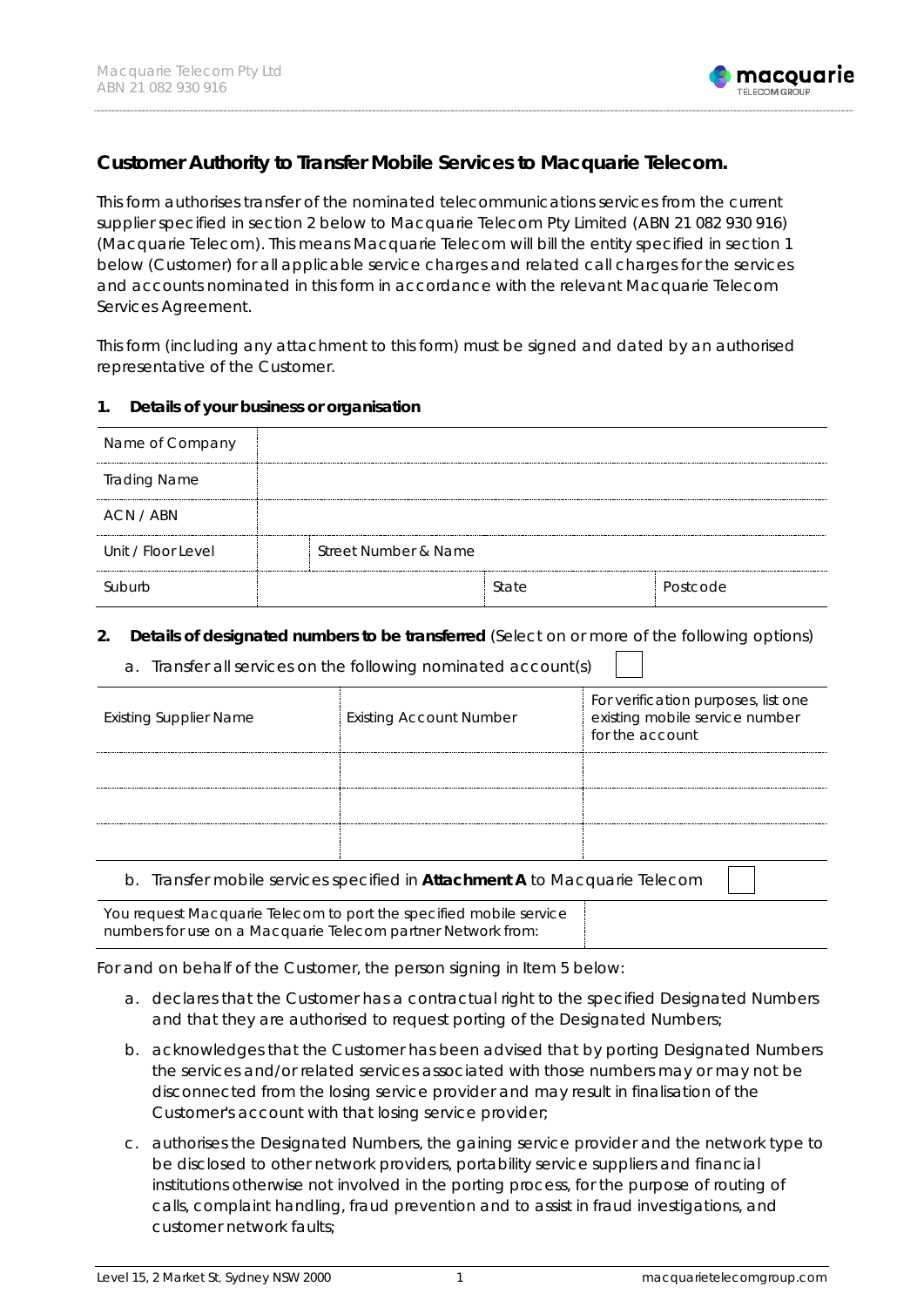

- d. acknowledges that Macquarie Telecom has advised the Customer that, if the Customer continues to use the existing handset(s), it may need to be unlocked and/or reprogrammed prior to porting; and
- e. agrees that the Customer is liable to Macquarie Telecom for and indemnifies Macquarie Telecom against any loss, damage, claim proceeding and cost (including all legal costs on an indemnity basis), including as a result of any third party claim against Macquarie Telecom, arising out of any incorrect details being contained in this form or any attachment.

### **3. Acknowledgment of Obligations**

For and on behalf of the Customer, the person signing in Item 5 below acknowledges that Macquarie Telecom has advised the Customer that:

- a. there may be costs and obligations associated with the existing mobile service and porting the Designated Numbers, notwithstanding that the Customer has the right to port the services;
- b. the Customer may be in an existing contract with the losing service provider; and
- c. any pre-existing contract may include an obligation to make early termination payments to the losing service provider

### **4. Integrated Public Number Database (IPND)**

In accordance with the IPND Code, Macquarie Telecom is required to provide information on Mobile Services for inclusion in the IPND. This information includes the Number, the Customer name and the address to which a Service is provided and other information (Public Number Customer Data) (PNCD).

The IPND is used for a number of purposes permitted by law including emergency services, directory services and law enforcement agencies. You have the right to request from us copies of your PNCD at any time.

It is your responsibility to keep your PNCD records up to date including changes of address. You are required to contact us to inform us of any changes or any inaccuracies in the information we hold.

If you require further information about the IPND you can refer to the Industry IPND Code and accompanying explanatory statement.

[www.acma.gov.au/-/media/Networks/Regulation/pdf/C555-2017-IPND-Code-pdf.pdf](http://www.acma.gov.au/-/media/Networks/Regulation/pdf/C555-2017-IPND-Code-pdf.pdf)

### **5. Details of person authorising transfer of services**

| Name                     |  |
|--------------------------|--|
| Title                    |  |
| Contact telephone number |  |
| Customer signature       |  |
| <b>Date</b>              |  |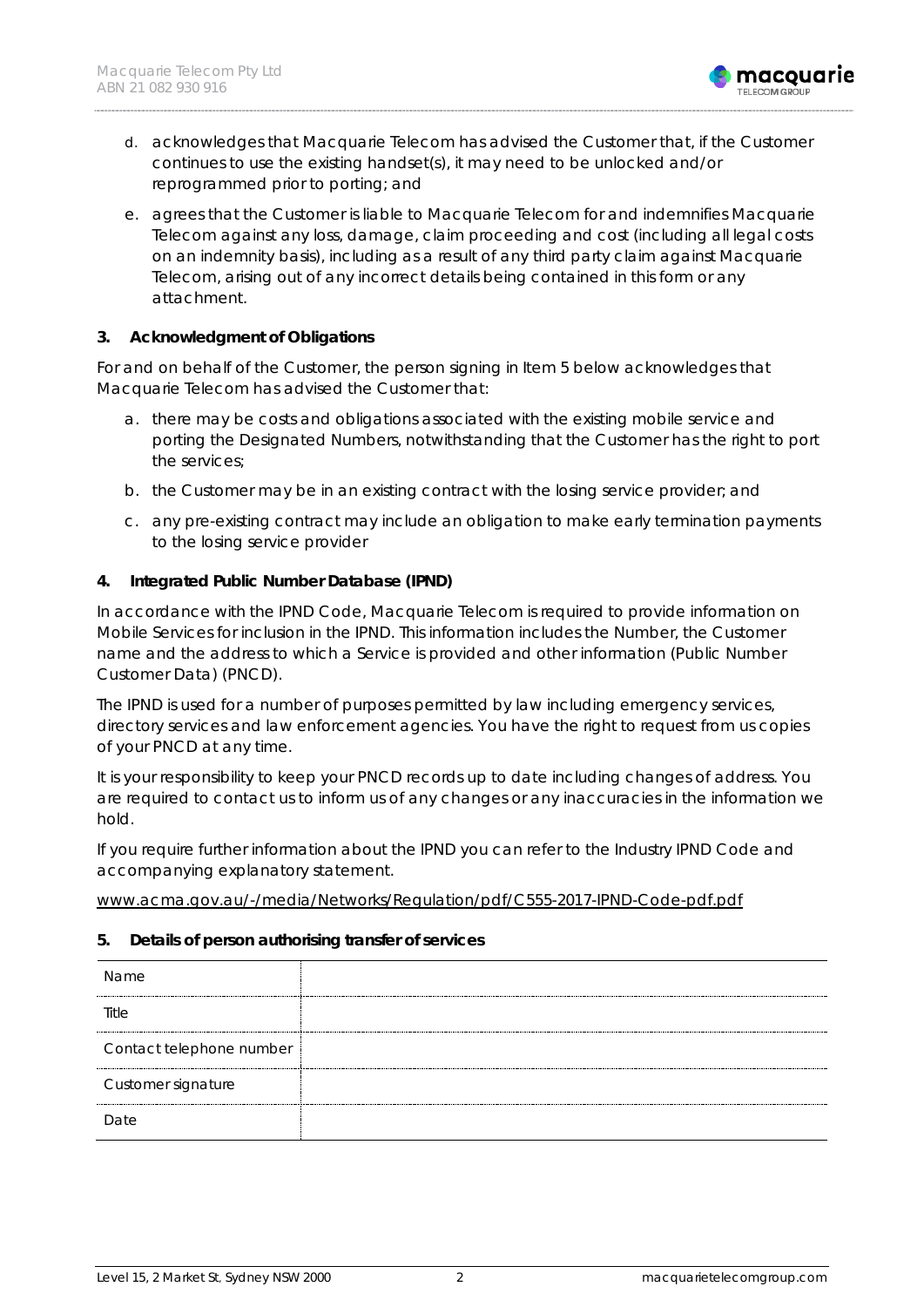

#### **6. Withdrawal**

A withdrawal of this authorisation may only be requested if Macquarie Telecom has not yet sent a request to the losing service provider to remove the Designated Numbers from their Network Provider. All withdrawal requests (whether successful or not) will not affect any contractual obligations already entered into with Macquarie Telecom.

| Withdrawal requested | Time | Date | Customer<br>Signature |
|----------------------|------|------|-----------------------|
|----------------------|------|------|-----------------------|

#### **7. Staff Use Only**

I have explained the Acknowledgment of Obligations to the Customer as specified above in Item 3.

| Salesperson Signature |  | Date<br>. |
|-----------------------|--|-----------|
|-----------------------|--|-----------|

#### **8. Continuing Authority – Appointment of Macquarie Telecom as Authorised Agent**

- a. In accordance with clause 8.3 of the Macquarie Telecom Services Agreement Trading Terms, the Customer appoints Macquarie Telecom as its authorised agent in relation to the Designated Numbers (including any future Mobile Service Numbers introduced to the agreement).
- b. The Customer authorises Macquarie Telecom to act on its behalf and to sign and complete any necessary forms another carrier or service provider may require to transfer (including porting) the Designated Numbers to Macquarie Telecom.
- c. The Customer acknowledges that while this appointment remains effective, Macquarie Telecom is authorised to select the mobile Carrier, port the Designated Numbers and make such other arrangements necessary to provide the agreed Mobile Services.
- d. The person signing below represents that they have full authority to give this authorisation and sign this Customer Authority to Transfer Mobile Services on behalf of the Customer

| Customer Signature |  | Date<br>_____ |
|--------------------|--|---------------|
|--------------------|--|---------------|

### **Please send this completed form to your Macquarie Telecom Account Executive by email for actioning.**